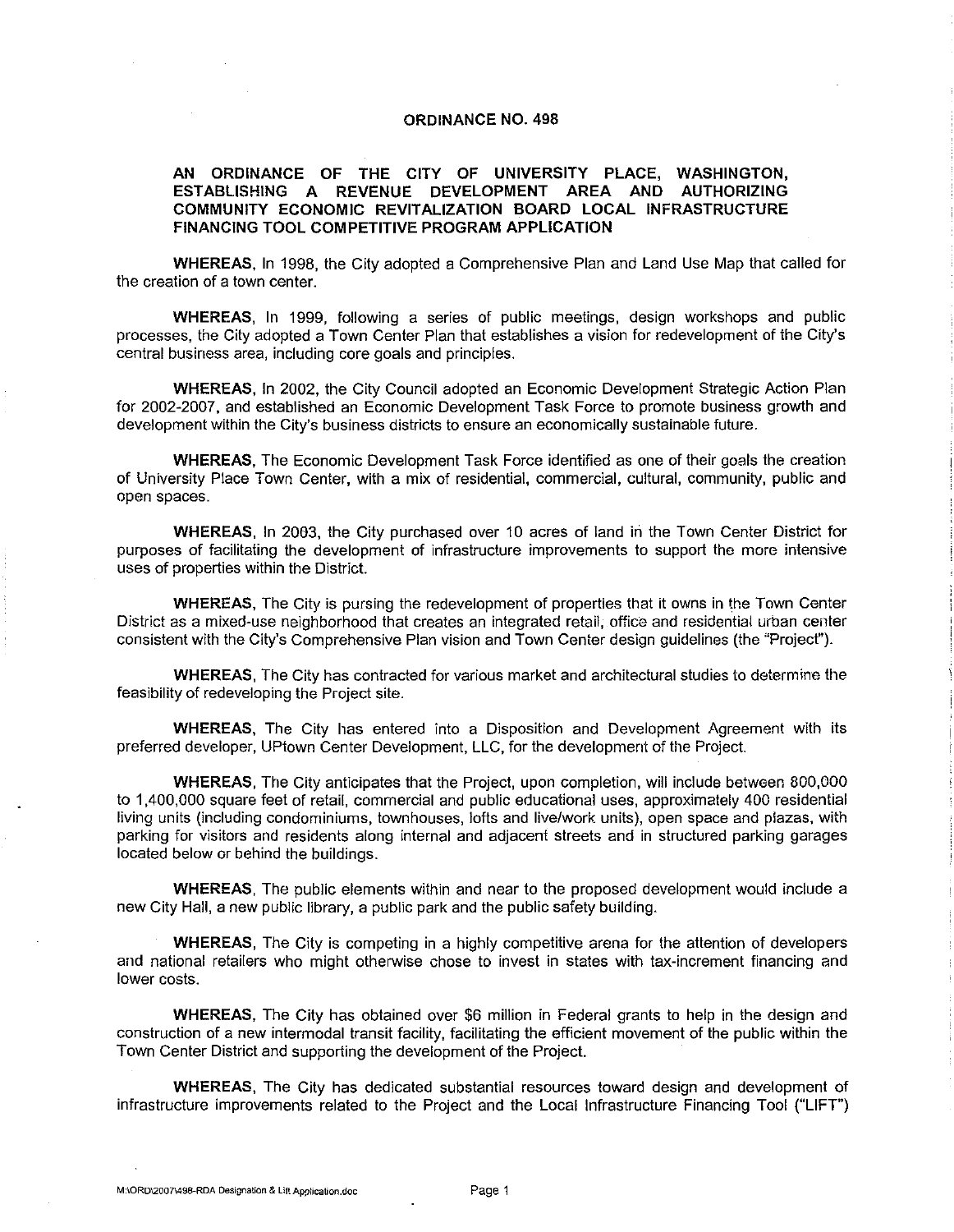Program will allow the City to complete important planning, design, construction and infrastructure improvements.

### NOW, THEREFORE, THE CITY COUNCIL OF THE CITY OF UNIVERSITY PLACE, WASHINGTON, DOES HEREBY ORDAIN AS FOLLOWS:

Section 1. Findings Adopted. The City Council hereby adopts the following Findings of Fact:

a. The projects contemplated to be completed with LIFT funds include design, construction and other costs associated with public improvement projects eligible under the LIFT Program to be constructed within the Revenue Development Area ("RDA") consistent with the City's Comprehensive Plan. The project will include the following improvements:

- 200 stall transit garage;
- 1 ,200 stall public parking garage;
- park, open space and public art improvements;
- enhanced pedestrian sidewalks, cross-walks and a public plaza;
- grid-roads, streets, street lighting and traffic control improvements; and
- water, sewer, storm water, gas, electric and other utility infrastructure improvements.

b. The funds provided through the LIFT program will be used by the City, beginning on January 1, 2008, over a 25 year period to repay a general obligation bond to be issued by the City, the proceeds of which will be used to construct \$15 million in public infrastructure improvements within the RDA. The LIFT funds will be matched by \$15 million in local funds, which includes \$5.25 million in Federal grants and \$9.75 million in City funds.

c. The RDA shown in Exhibit A hereto consists of public rights-of-way and contiguous parcels, and has not been drawn to purposely exclude parcels where economic growth is unlikely to occur.

d. The RDA is less than twenty five percent of the City's total assessed value of taxable real property.

e. The RDA does not include any part of an increment area created under RCW 39.89 and the LIFT funds will not be used in any relation to public facilities funded with taxes under RCW 82.14.048.

f. All of the properties within the RDA boundaries are owned by the City and subject to a Disposition and Development Agreement between the City and UPtown Center Development Group LLC, the City's Town Center Project preferred developer.

g. With the exception of one business, University Place Styling Salon, and City Hall, all of the property within the RDA boundaries are vacant. Establishment of the RDA is not anticipated to have any impact on small businesses or low income housing.

h. Development of the Project and anticipated redevelopment throughout the Town Center District is consistent with numerous federal, state, regional and municipal plans, policies and initiatives. Among them are the: Federal Transit Administration's "Livable Communities Initiative;" Environmental Protection Agency's "Smart Growth Program;" National Conference of State Legislatures' "Policies for Healthier Communities;" State of Washington's "Growth Management Act;" Puget Sound Regional Council's "Vision 2020;" Pierce County's Countywide Planning Policies; and the City's Comprehensive Plan and "Economic Development Strategic Action Plan."

i. The public improvements to be financed by bonds to be repaid in part by LIFT are expected to facilitate the development of the Project (including the retail, office, residential,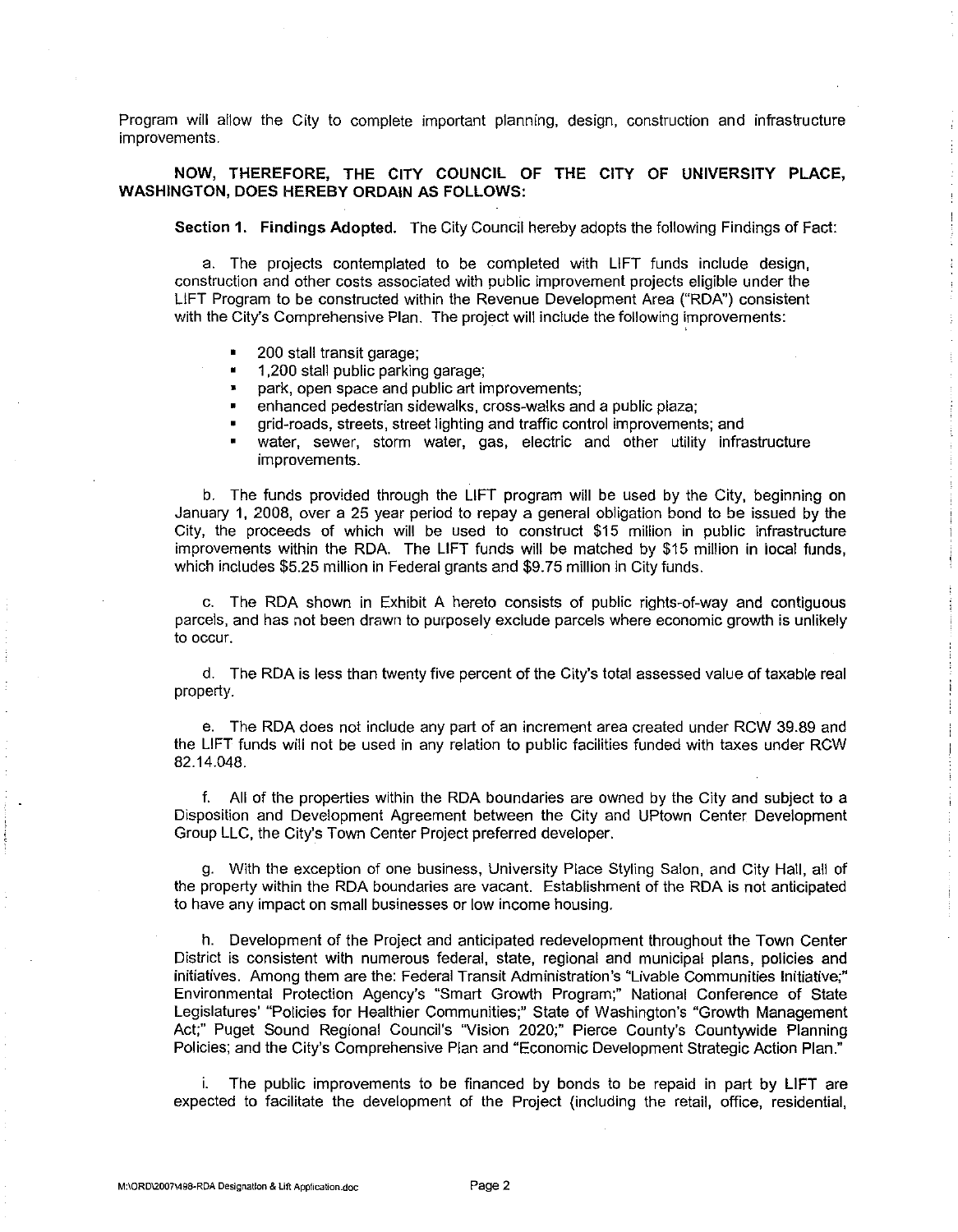entertainment and lodging components) and improve the economic vitality of existing businesses throughout the City's Town Center District. The LIFT funds are not expected to be used for the purpose of relocating an existing Washington business from outside the RDA to inside the RDA.

j. The public improvements to be financed by bonds to be repaid in part by LIFT will likely result in over 1,000 local construction, trade· and related services jobs, and over 1,200 new permanent office, retail and service jobs.

k. The Project facilitated by the public improvements to be financed by bonds to be repaid in part by LIFT is reasonably likely to generate over the 25 year period state excise tax allocation revenues and state property tax allocation revenues derived from the RDA that are equal to or greater than the representative state contributions made.

I. The City mailed notice of the public hearing on designation of the RDA, thirty days prior to the date of the public hearing, to over one hundred people, businesses and organizations, including all property owners adjacent to the RDA, University Place Styling Salon {the only business within the RDA), Pierce County, Tacoma Public Utilities, the Economic Development Board of Tacoma-Pierce County, the Tacoma-Pierce County Chamber of Commerce, community groups and all City Commission and Committee members. The City also published notice of the public hearing in the Tacoma News Tribune and posted notice of the public hearing at locations around the property, at the public library, at the public safety building, at City Hall and on the City's reader board on Bridgeport Way, at least 10 days prior to the public hearing.

m. All other conditions of Section 205 of the Act have been met and all of the findings in Section 206 of the Act are complete.

**Section 2. Revenue Development Area Adopted.** The City Council hereby designates a Revenue Development Area as attached in Exhibit A hereto.

**Section 3. Entry into Public Record.** This Ordinance is hereby immediately entered into the public record upon passage by the City Council.

**Section 4. Effective Date.** This Ordinance shall be published in the official newspaper of the City, and shall take effect and be in full force five (5) days after the date of publication.

**Section 5. City Manager Authorization.** The City Council does hereby authorize the City Manager to apply for the LIFT Competitive Program and to execute all documents necessary to effectuate the successful application contemplated herein.

**PASSED BY THE CITY COUNCIL ON JUNE 4, 2007** 

<u>served selain</u>

Gerald Gehring, Mayor

ATTEST: Sarah Ortiz, CMC, City Clerk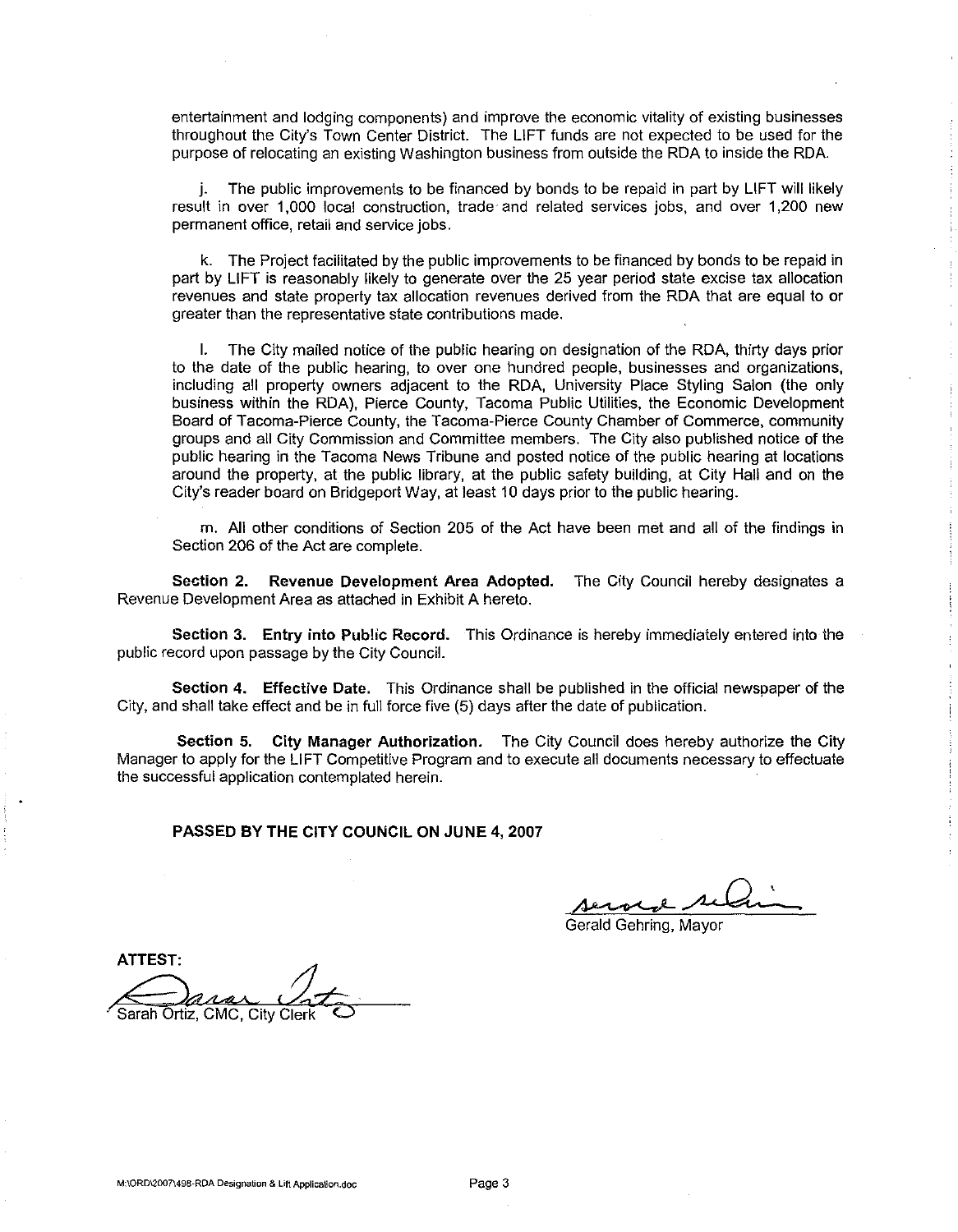**APPROVED AS TO FORM:** 

 $\mathcal{A}$ 

anean Janean Parker, City Attorney

Published: 06/06/07 Effective Date: 06/11 /07